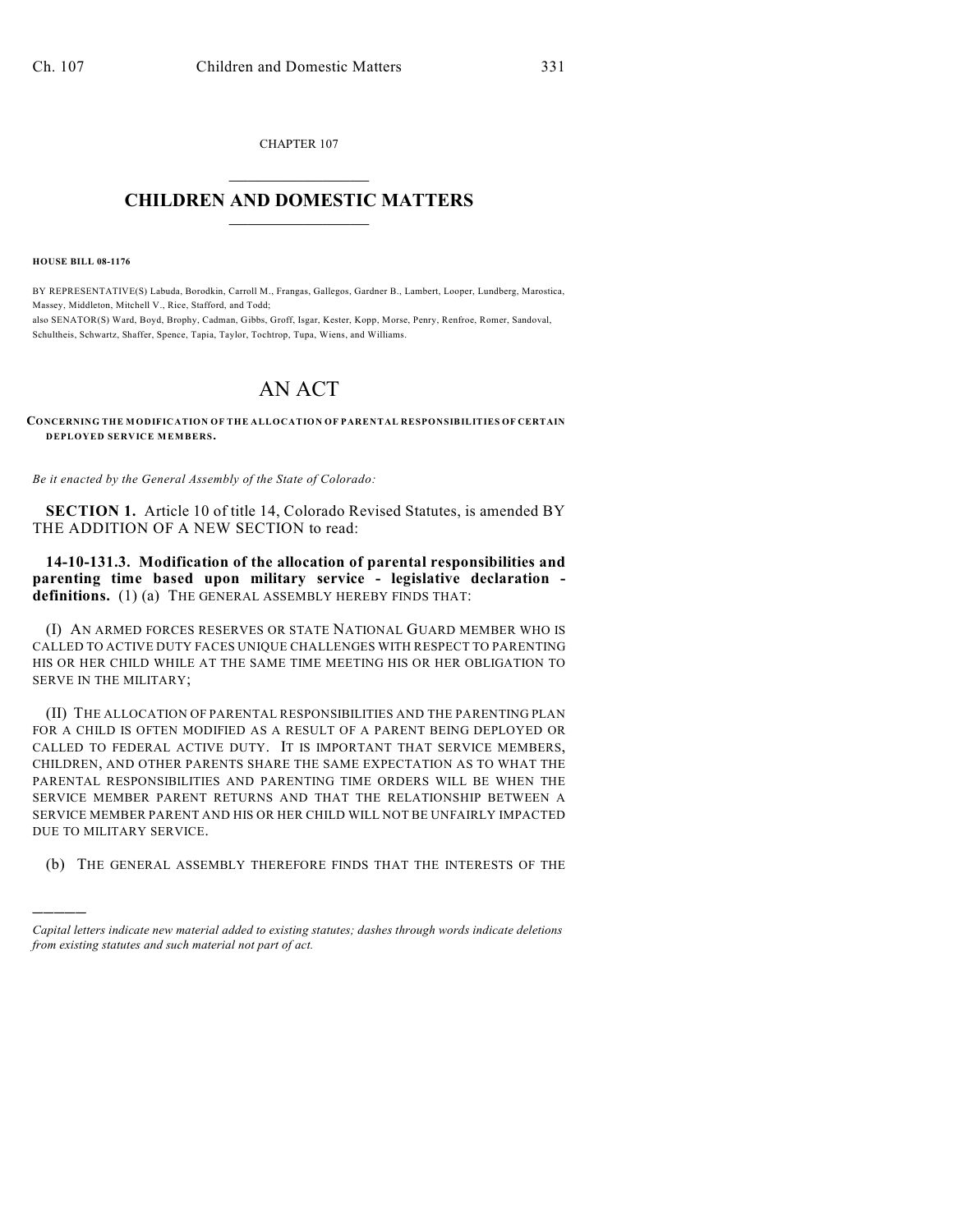PARENTS AND THE CHILD ARE BEST SERVED WHEN:

(I) MODIFICATIONS OF PARENTAL RESPONSIBILITIES AND PARENTING TIME THAT ARE BASED SOLELY UPON THE DEPLOYMENT OR FEDERAL ACTIVE DUTY OF RESERVE OR NATIONAL GUARD MEMBERS ARE LIMITED IN DURATION; AND

(II) UPON THE SERVICE MEMBER PARENT'S RETURN FROM DEPLOYMENT OR ACTIVE DUTY, THE ALLOCATION OF PARENTAL RESPONSIBILITIES AND PARENTING TIME REVERTS TO THE ORDERS IN PLACE AT THE TIME THE SERVICE MEMBER WAS DEPLOYED OR CALLED TO FEDERAL ACTIVE DUTY.

(2) AS USED IN THIS SECTION, UNLESS THE CONTEXT OTHERWISE REQUIRES:

(a) "ACTIVE DUTY" MEANS FULL-TIME SERVICE IN:

(I) A RESERVE COMPONENT OF THE ARMED FORCES; OR

(II) THE NATIONAL GUARD FOR A PERIOD THAT EXCEEDS THIRTY CONSECUTIVE DAYS IN A CALENDAR YEAR.

(b) "ARMED FORCES" INCLUDES THE RESERVE COMPONENTS OF THE UNITED STATES ARMY, NAVY, MARINE CORPS, AIR FORCE, AND COAST GUARD.

(c) "PARENT" MEANS PARENT, LEGAL GUARDIAN, OR PERSON AWARDED PARENTAL DECISION-MAKING RESPONSIBILITIES OR PARENTING TIME.

(d) "SERVICE MEMBER" MEANS A MEMBER OF A RESERVE COMPONENT OF THE UNITED STATES ARMED FORCES OR A MEMBER OF A STATE NATIONAL GUARD.

(3) (a) IF A MOTION TO MODIFY AN ORDER CONCERNING THE ALLOCATION OF PARENTAL RESPONSIBILITIES OR PARENTING TIME IS FILED EITHER PRIOR TO OR DURING A SERVICE MEMBER PARENT'S ACTIVE DUTY DEPLOYMENT, AND THE COURT FINDS THAT THE SERVICE MEMBER PARENT'S ACTIVE DUTY DEPLOYMENT IS THE SOLE BASIS FOR THE MODIFICATION, ANY RESULTING ORDER SHALL BE AN INTERIM ORDER.

(b) UPON A SERVICE MEMBER PARENT'S FILING OF WRITTEN NOTICE WITH THE COURT OF HIS OR HER RETURN TO COLORADO FROM ACTIVE DUTY DEPLOYMENT, AND SERVICE OF THE NOTICE ON THE OTHER PARENT, THE INTERIM ORDERS ARE VACATED, AND THE ORDERS CONCERNING THE ALLOCATION OF PARENTAL RESPONSIBILITIES AND PARENTING TIME THAT WERE IN EFFECT AT THE TIME THE INTERIM ORDERS WERE ENTERED SHALL BE IMMEDIATELY REINSTATED WITHOUT THE NEED FOR COURT ACTION.

(4) NOTHING IN THIS SECTION RESTRICTS THE RIGHT OF A PARENT TO:

(a) CONSENT TO A MODIFICATION OF THE ALLOCATION OF PARENTAL RESPONSIBILITIES OR PARENTING TIME THAT CONTINUES BEYOND THE END OF THE SERVICE MEMBER PARENT'S ACTIVE DUTY DEPLOYMENT; OR

(b) FILE A MOTION, PURSUANT TO APPLICABLE LAW, SEEKING A MODIFICATION OF THE ALLOCATION OF PARENTAL RESPONSIBILITIES OR PARENTING TIME AFTER THE